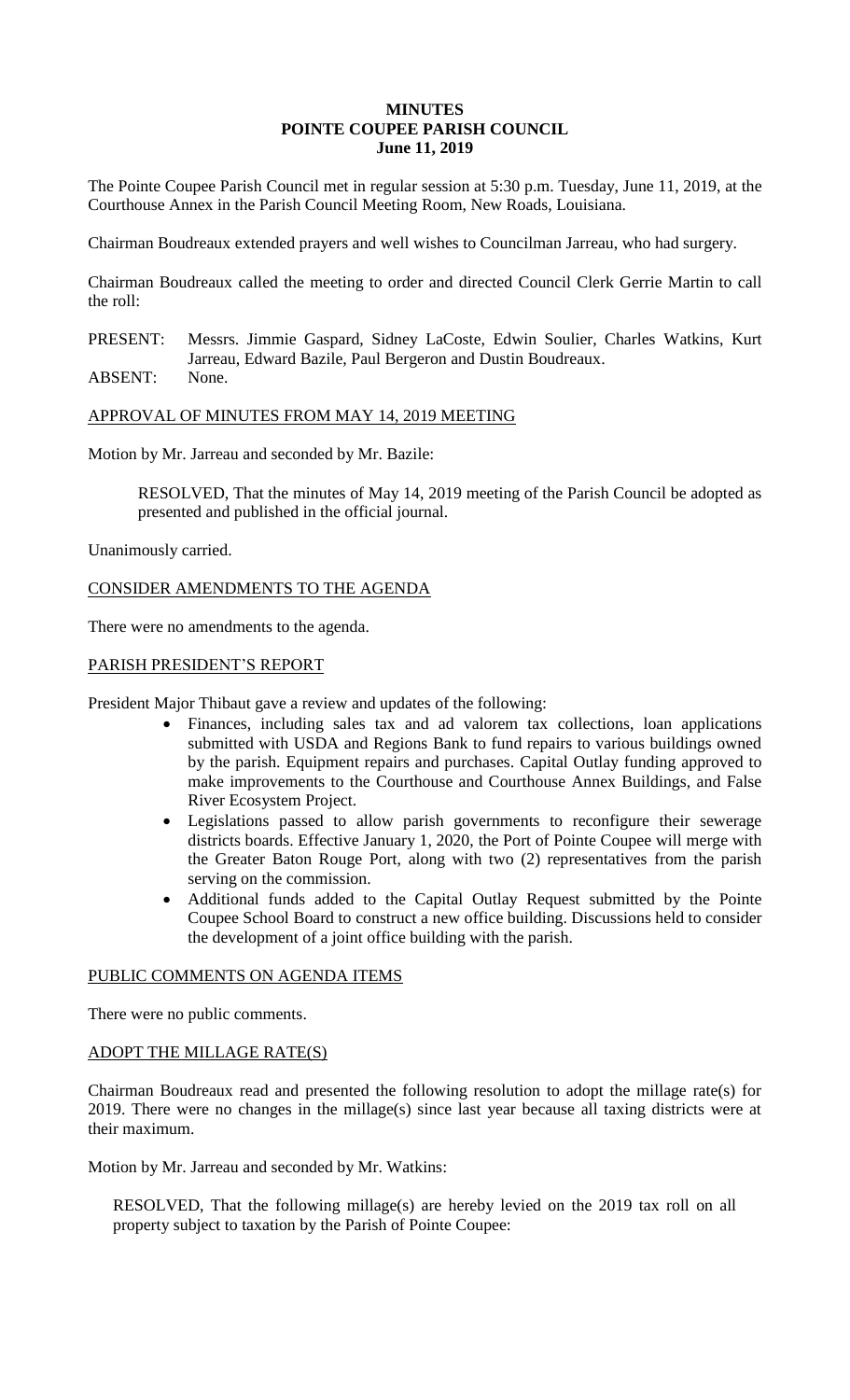| Parish Tax                                        |               | $3.42$ mills |
|---------------------------------------------------|---------------|--------------|
| Parish Tax in Town of Livonia                     |               | $3.42$ mills |
| Parish Tax in City of New Roads                   |               | $1.71$ mills |
| Fire District No. 1 (Maintenance $\&$ Operations) |               | 2.99 mills   |
| Fire District No. 1 (Acquisitions & Maintenance)  |               | $3.51$ mills |
| Fire District No. 2 (Maintenance $\&$ Operations) |               | 3.81 mills   |
| Fire District No. 2 (Additional Funding)          |               | $1.35$ mills |
| Fire District No. 3 (Maintenance & Operations)    |               | 2.97 mills   |
| Fire District No. 3 (Additional Funding)          |               | 3.00 mills   |
| Fire District No. 4                               | $10.91$ mills |              |
| Fire District No. 5                               |               | 5.00 mills   |
| Library Maintenance Tax                           |               | $4.03$ mills |
| Sewerage District No. 3A                          | $18.85$ mills |              |
| Water District No. 1                              |               | 4.52 mills   |
|                                                   |               |              |

;and be it

RESOLVED further, That the proper administrative officials of the Parish of Pointe Coupee, State of Louisiana, be and they are hereby empowered, authorized, and directed to spread said taxes, as hereinabove set forth, upon the assessment roll of said Parish for the year 2019, and to make the collection of the taxes imposed for and on behalf of the taxing authority, according to law, and that the taxes herein levied shall become a permanent lien and privilege on all property subject to taxation as herein set forth, and collection thereof shall be enforceable in the manner provided by law.

The foregoing resolution was read in full, the roll was called on the adoption thereof, and the resolution was adopted by the following votes:

YEAS: Messrs. Gaspard, LaCoste, Soulier, Watkins, Jarreau, Bazile, Bergeron and Boudreaux. NAYS: None. ABSTAIN: None. ABSENT: None. On a vote of 8-0-0-0, the motion carried.

## PUBLIC HEARING ON AN INTRODUCED PROPOSED ORDINANCE GRANTING A NINETY-NINE YEAR FRANCHISE TO PC ELECTRIC TO SUPPLY ELECTRIC POWER AND ENERGY THROUGHOUT THE PARISH FOR INCLUSION IN THE POINTE COUPEE PARISH CODE OF ORDINANCES, AND THEREAFTER, DISCUSSION & CONSIDERATION OF THE ADOPTION

A hearing to obtain public input to a proposed ordinance granting a ninety-nine year franchise to PC Electric to supply electric power and energy throughout the parish for inclusion in the Pointe Coupee Parish Code of Ordinances was conducted at 5:52 p.m. on Tuesday, June 11, 2019 at the Parish Council Meeting Room, Courthouse Annex, 160 East Main Street, New Roads, Louisiana.

There were no objections received orally or written to the ordinance.

Motion by Mr. Gaspard and seconded by Mr. Soulier:

RESOLVED, That a proposed ordinance granting a ninety-nine year franchise to PC Electric to supply electric power and energy throughout the parish for inclusion in the Pointe Coupee Parish Code of Ordinances be adopted by the Pointe Coupee Parish Council.

The Chairman called for a roll call vote that resulted as follows:

YEAS: Messrs. Bergeron, Bazile, Jarreau, Watkins, Soulier, LaCoste, Gaspard and Boudreaux.

NAYS: None.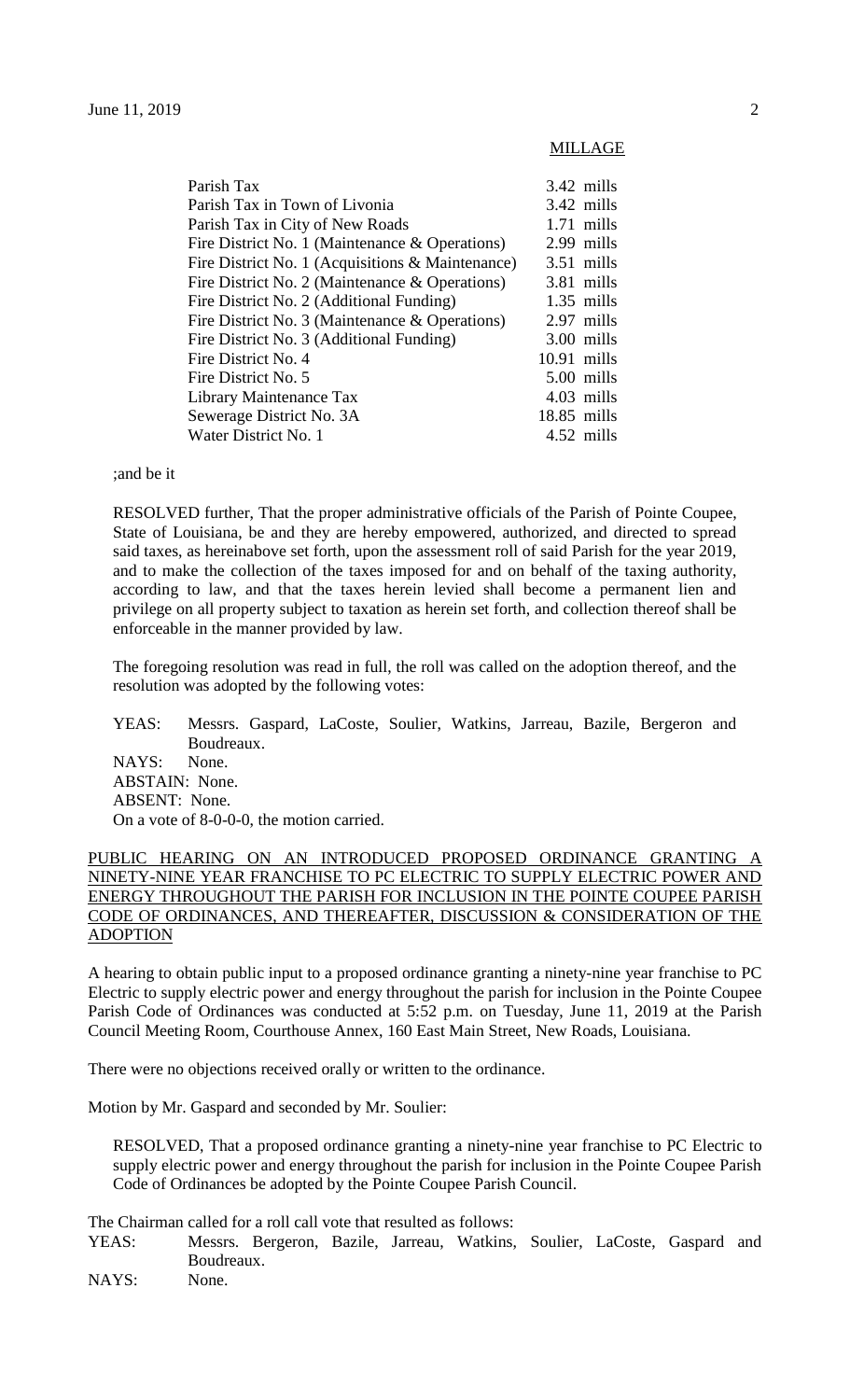ABSENT: None. On a vote of 8-0-0, the motion carried.

# INTRODUCTION OF AN ORDINANCE TO AMEND AND REENACT ARTICLE IV OF CHAPTER 16 OF THE POINTE COUPEE PARISH CODE OF ORDINANCES RELATIVE TO REGULATING NOISE AS A NUISANCE IN THE PARISH (PUBLIC HEARING WILL BE HELD JULY 9, 2019)

Motion by Mr. Jarreau and seconded by Mr. LaCoste:

## NOTICE OF INTRODUCTION OF ORDINANCE AND OF PUBLIC HEARING

NOTICE IS HEREBY GIVEN that a proposed ordinance to amend and reenact Article IV of Chapter 16 of the Pointe Coupee Parish Code of Ordinances relative to regulating noise as a nuisance in the Parish of Pointe Coupee, and to further provide with respect thereto has been introduced before the Pointe Coupee Parish Council, and that a public hearing will be held relative thereto at 5:30 p.m., Tuesday, July 9, 2019 at the Parish Council Meeting Room, Courthouse Annex, 160 East Main Street, New Roads, Louisiana, after which said ordinance may be considered for adoption. All interested persons are urged to attend.

Unanimously carried.

INTRODUCTION OF AN ORDINANCE TO AMEND AND REENACT ARTICLE V OF CHAPTER 16 OF THE POINTE COUPEE PARISH CODE OF ORDINANCES RELATIVE TO THE PARISH ADMINISTRATIVE ADJUDICATION PROCEDURE BY CHANGING FROM THE POLICE JURY PRESIDENT TO THE PARISH PRESIDENT THE AUTHORITY TO APPOINT ITS HEARING OFFICERS (PUBLIC HEARING WILL BE HELD JULY 9, 2019)

Motion by Mr. Watkins and seconded by Mr. Bergeron:

## NOTICE OF INTRODUCTION OF ORDINANCE AND OF PUBLIC HEARING

NOTICE IS HEREBY GIVEN that a proposed ordinance to amend and reenact Article V of Chapter 16 of the Pointe Coupee Parish Code of Ordinances relative to the Parish Administrative Adjudication Procedure by changing from the police jury president to the parish president the authority to appoint its hearing officers, and to further provide with respect thereto has been introduced before the Pointe Coupee Parish Council, and that a public hearing will be held relative thereto at 5:30 p.m., Tuesday, July 9, 2019 at the Parish Council Meeting Room, Courthouse Annex, 160 East Main Street, New Roads, Louisiana, after which said ordinance may be considered for adoption. All interested persons are urged to attend.

Unanimously carried.

RECOMMENDATION(S) FROM PLANNING COMMISSION:

#### APPROVAL OF PLAT FOR SUBDIVISION OF TRACT 1-A INTO TRACT 1-A-1 & TRACT 1-A-2 (THOMAS B. MCGILL) LOCATED IN SECTION 31, T5S & R9E AT FORDOCHE FOR CASEY TEMPLETON

Motion by Mr. Jarreau and seconded by Mr. Bergeron:

RESOLVED, That upon the recommendations of the Planning Commission and Parish Sanitarian, a plat for the subdivision of Tract 1-A into Tract 1-A-1 and Tract 1-A-2 (Thomas B. McGill) located in Section 31, T5S & R9E at Fordoche for Casey Templeton be approved.

Unanimously carried.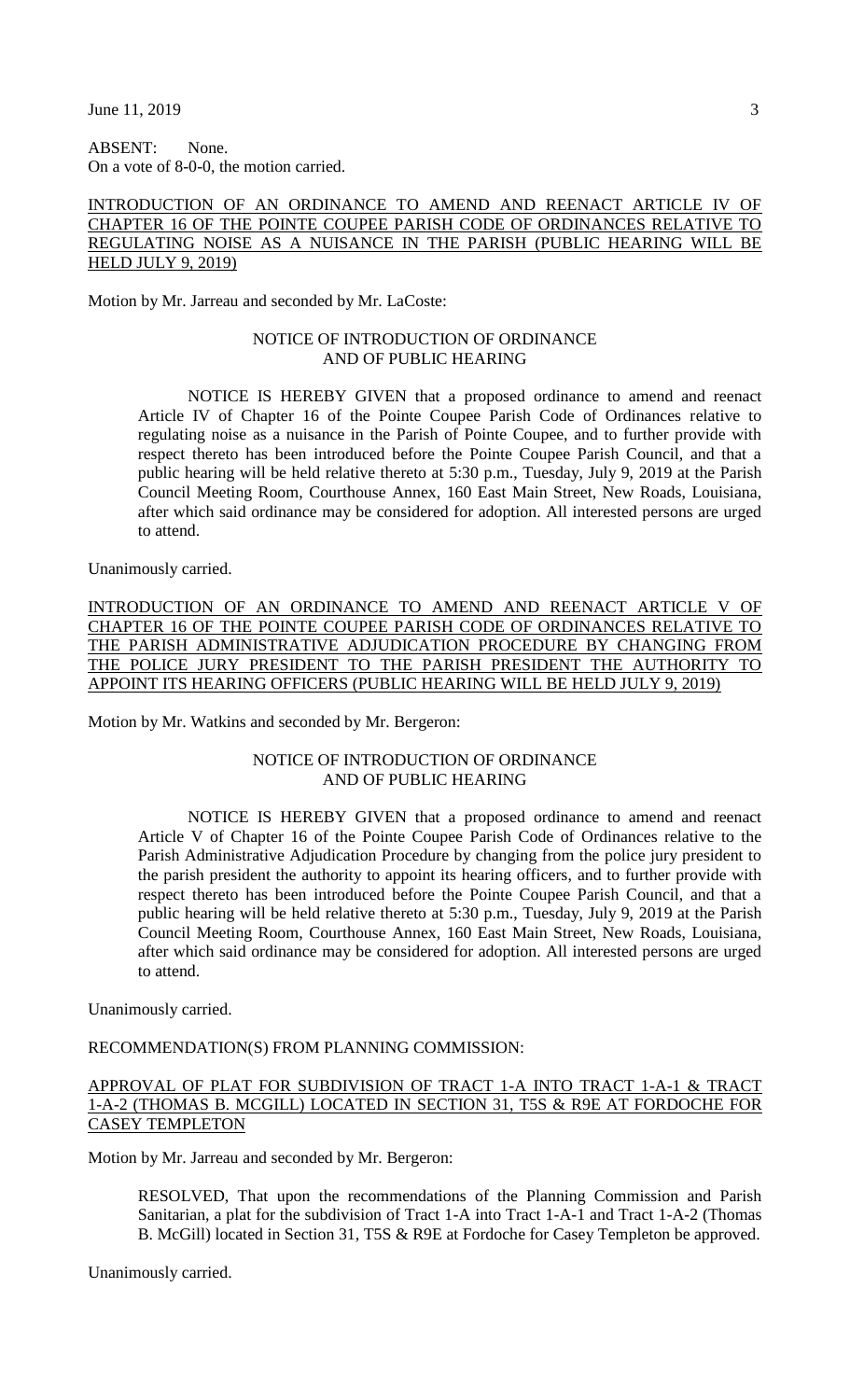#### June  $11, 2019$  4

#### RESOLUTIONS:

# ACCEPT THE 2018 ANNUAL AUDIT REPORT SUBMITTED BY KOLDER, SLAVEN & COMPANY, LLC

Motion by Mr. Bazile and seconded by Mr. Watkins:

RESOLVED, That the 2018 annual audit report submitted by Kolder, Slaven & Company, LLC for the Pointe Coupee Parish Police Jury be accepted.

Unanimously carried.

APPROVE THE HOLDING OF AN ELECTION IN FIRE PROTECTION DISTRICT NO. 1 OF THE PARISH OF POINTE COUPEE, STATE OF LOUISIANA, ON SATURDAY, OCTOBER 12, 2019, TO AUTHORIZE THE RENEWAL OF A SPECIAL TAX THEREIN

Motion by Mr. Bergeron and seconded by Mr. LaCoste:

A resolution approving the holding of an election in the Fire Protection District No. 1 of the Parish of Pointe Coupee, State of Louisiana, on Saturday, October 12, 2019, to authorize the renewal of a special tax therein.

WHEREAS, the Board of Commissioners of Fire Protection District No. 1 of the Parish of Pointe Coupee, State of Louisiana (the "Governing Authority"), acting as the governing authority of the Fire Protection District No. 1 of the Parish of Pointe Coupee, State of Louisiana (the "District"), adopted a resolution on May 20, 2019, calling a special election in the District on Saturday, October 12, 2019, to authorize the renewal of a special tax therein; and

WHEREAS, the governing authority of the District has requested that this Parish Council, acting as the governing authority of the Parish of Pointe Coupee, State of Louisiana, give its consent and authority for the District to hold the aforesaid election, and in the event that the election carries to continue to levy and collect the special tax provided for therein; and

WHEREAS, as required by Article VI, Section 15 of the Constitution of the State of Louisiana of 1974, it is now the desire of this Parish Council to approve the holding of said election and in the event that the election carries, to continue to levy and collect the special tax provided for therein;

NOW, THEREFORE, BE IT RESOLVED by the Parish Council of the Parish of Pointe Coupee, State of Louisiana, acting as the governing authority of said Parish, that:

SECTION 1. In compliance with the provisions of Article VI, Section 15 of the Constitution of the State of Louisiana of 1974, and in accordance with the request of the Board of Commissioners of Fire Protection District No. 1 of the Parish of Pointe Coupee, State of Louisiana, this Parish Council hereby approves the holding of an election in the District, on Saturday, October 12, 2019, at which election there will be submitted the following propositions, to-wit:

## PROPOSITION (TAX RENEWAL)

Shall Fire Protection District No. 1 of the Parish of Pointe Coupee, State of Louisiana (the "District") be authorized to continue the levy and collection of a special tax of two and ninety-nine hundredths (2.99) mills (an estimated \$287,849 reasonably expected at this time to be collected from the levy of the tax for an entire year) on all property subject to taxation in the District, for a period of ten (10) years, beginning with the year 2021 and ending with the year 2030, for the purpose of maintaining and operating the District's fire protection facilities, purchasing fire trucks and other fire fighting equipment and emergency rescue equipment; paying the cost of obtaining water for fire protection purposes, including charges for fire hydrant rentals and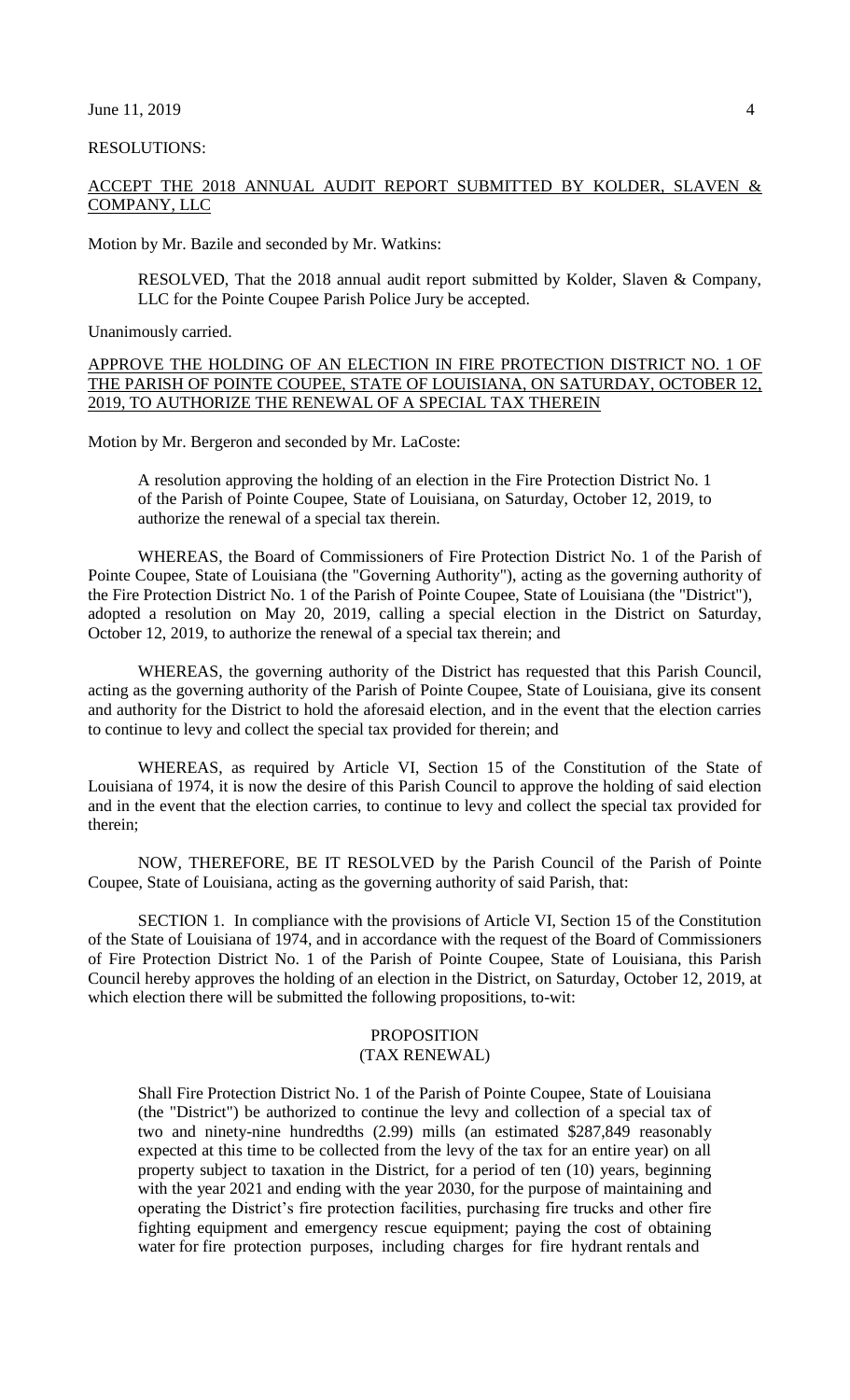service; and paying the cost of acquiring, improving or constructing fire protection facilities of the District, all constituting works of public improvement, title to which shall be in the public?

SECTION 2. In the event the election carries, this Parish Council does hereby further consent to and authorize the District to continue to levy and collect the special tax provided for therein.

The Chairman called for a roll call vote that resulted as follows:

YEAS: Messrs. Gaspard, LaCoste, Soulier, Watkins, Jarreau, Bazile, Bergeron and Boudreaux.

NAYS: None.

ABSENT: None.

On a vote of 8-0-0, the motion carried.

#### APPROVE THE HOLDING OF AN ELECTION IN FIRE PROTECTION DISTRICT NO. 2 OF THE PARISH OF POINTE COUPEE, STATE OF LOUISIANA, ON SATURDAY, OCTOBER 12, 2019, TO AUTHORIZE THE CONTINUATION OF SPECIAL TAXES THEREIN

Motion by Mr. Soulier and seconded by Mr. Gaspard:

A resolution approving the holding of an election in the Fire Protection District No. 2 of the Parish of Pointe Coupee, State of Louisiana, on Saturday, October 12, 2019, to authorize the continuation of special taxes therein.

WHEREAS, the Board of Commissioners of Fire Protection District No. 2 of the Parish of Pointe Coupee, State of Louisiana (the "Governing Authority"), acting as the governing authority of the Fire Protection District No. 2 of the Parish of Pointe Coupee, State of Louisiana (the "District"), adopted a resolution on May 20, 2019, calling a special election in the District on Saturday, October 12, 2019, to authorize the continuation of special taxes therein; and

WHEREAS, the governing authority of the District has requested that this Parish Council, acting as the governing authority of the Parish of Pointe Coupee, State of Louisiana, give its consent and authority for the District to hold the aforesaid election, and in the event that the election carries to continue to levy and collect the special taxes provided for therein; and

WHEREAS, as required by Article VI, Section 15 of the Constitution of the State of Louisiana of 1974, it is now the desire of this Parish Council to approve the holding of said election and in the event that the election carries, to continue to levy and collect the special taxes provided for therein;

NOW, THEREFORE, BE IT RESOLVED by the Parish Council of the Parish of Pointe Coupee, State of Louisiana, acting as the governing authority of said Parish, that:

SECTION 1. In compliance with the provisions of Article VI, Section 15 of the Constitution of the State of Louisiana of 1974, and in accordance with the request of the Board of Commissioners of Fire Protection District No. 2 of the Parish of Pointe Coupee, State of Louisiana, this Parish Council hereby approves the holding of an election in the District, on Saturday, October 12, 2019, at which election there will be submitted the following propositions, to-wit:

#### PROPOSITION NO. 1 OF 2 (TAX CONTINUATION)

Shall Fire Protection District No. 2 of the Parish of Pointe Coupee, State of Louisiana (the "District") be authorized to continue the levy and collection of a special tax of three and eighty-one hundredths (3.81) mills (an estimated \$114,834 reasonably expected at this time to be collected from the levy of the tax for an entire year) on all the property subject to taxation in the District for a period of ten (10) years, beginning with the year 2021 and ending with the year 2030, for the purpose of maintaining and operating the District's fire protection facilities, for purchasing fire trucks and other fire fighting equipment and emergency rescue equipment; paying the cost of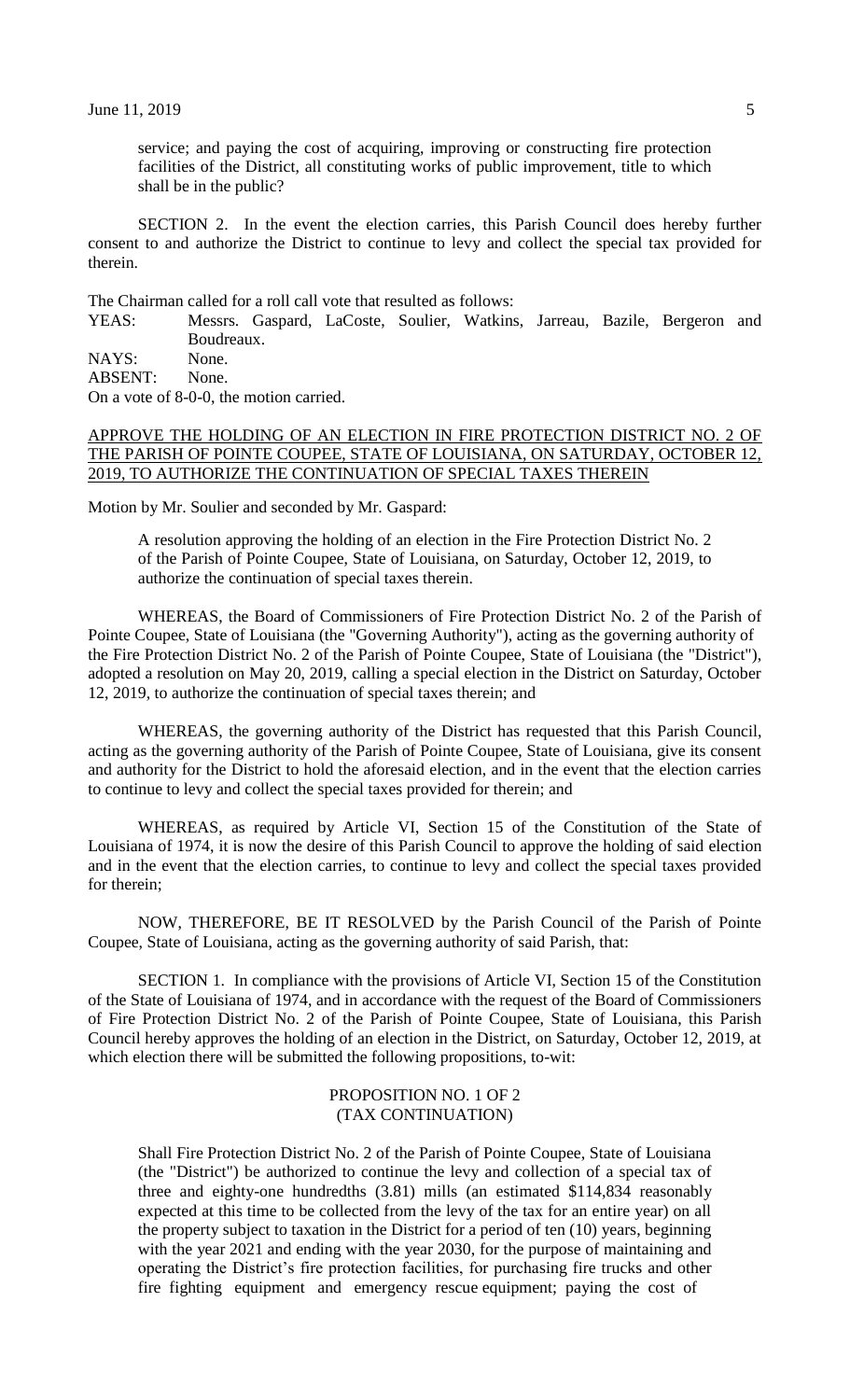obtaining water for fire protection purposes, including charges for fire hydrant rentals and service; and paying the cost of acquiring fire protection facilities of the District, including specialized rescue tools and life saving equipment, all constituting works of public improvement, title to which shall be in the public, said millage to represent a twelve hundredths of a mill (.12) increase (due to reappraisal) over the 3.69 mills tax authorized to be levied through the year 2020 pursuant to an election held on October 17, 2009?

## PROPOSITION NO. 2 OF 2 (TAX CONTINUATION)

Shall Fire Protection District No. 2 of the Parish of Pointe Coupee, State of Louisiana (the "District") be authorized to continue the levy and collection of a special tax of one and thirty-five hundredths (1.35) mills (an estimated \$40,689 reasonably expected at this time to be collected from the levy of the tax for an entire year) on all property subject to taxation in the District for a period of ten (10) years, beginning with the year 2020 and ending with the year 2029, for the purpose of providing additional funds for maintaining and operating the District's fire protection facilities, purchasing fire trucks, other fire fighting equipment and emergency rescue equipment; paying the cost of obtaining water for fire protection purposes, including charges for fire hydrant rentals and service; and paying the cost of acquiring fire protection facilities of the District, including specialized rescue tools and life saving equipment, all constituting works of public improvement, title to which shall be in the public, said millage to represent four hundredths of a mill (.04) increase (due to reappraisal) over the 1.31 mills tax authorized to be levied through the year 2019 pursuant to an election held on October 17, 2009?

SECTION 2. In the event the election carries, this Parish Council does hereby further consent to and authorize the District to continue to levy and collect the special taxes provided for therein.

The Chairman called for a roll call vote that resulted as follows:

YEAS: Messrs. Bergeron, Bazile, Jarreau, Watkins, Soulier, LaCoste, Gaspard and Boudreaux. NAYS: None. ABSENT: None.

On a vote of 8-0-0, the motion carried.

# APPROVE THE HOLDING OF AN ELECTION IN FIRE PROTECTION DISTRICT NO. 3 OF THE PARISH OF POINTE COUPEE, STATE OFLOUISIANA, ON SATURDAY, OCTOBER 12, 2019, TO AUTHORIZE THE RENEWAL OF SPECIAL TAXES THEREIN

Motion by Mr. Soulier and seconded by Mr. LaCoste:

A resolution approving the holding of an election in the Fire Protection District No. 3 of the Parish of Pointe Coupee, State of Louisiana, on Saturday, October 12, 2019, to authorize the renewal of special taxes therein.

WHEREAS, the Board of Commissioners of Fire Protection District No. 3 of the Parish of Pointe Coupee, State of Louisiana (the "Governing Authority"), acting as the governing authority of the Fire Protection District No. 3 of the Parish of Pointe Coupee, State of Louisiana (the "District"), adopted a resolution on May 13, 2019, calling a special election in the District on Saturday, October 12, 2019, to authorize the renewal of special taxes therein; and

WHEREAS, the governing authority of the District has requested that this Parish Council, acting as the governing authority of the Parish of Pointe Coupee, State of Louisiana, give its consent and authority for the District to hold the aforesaid election, and in the event that the election carries to continue to levy and collect the special taxes provided for therein; and

WHEREAS, as required by Article VI, Section 15 of the Constitution of the State of Louisiana of 1974, it is now the desire of this Parish Council to approve the holding of said election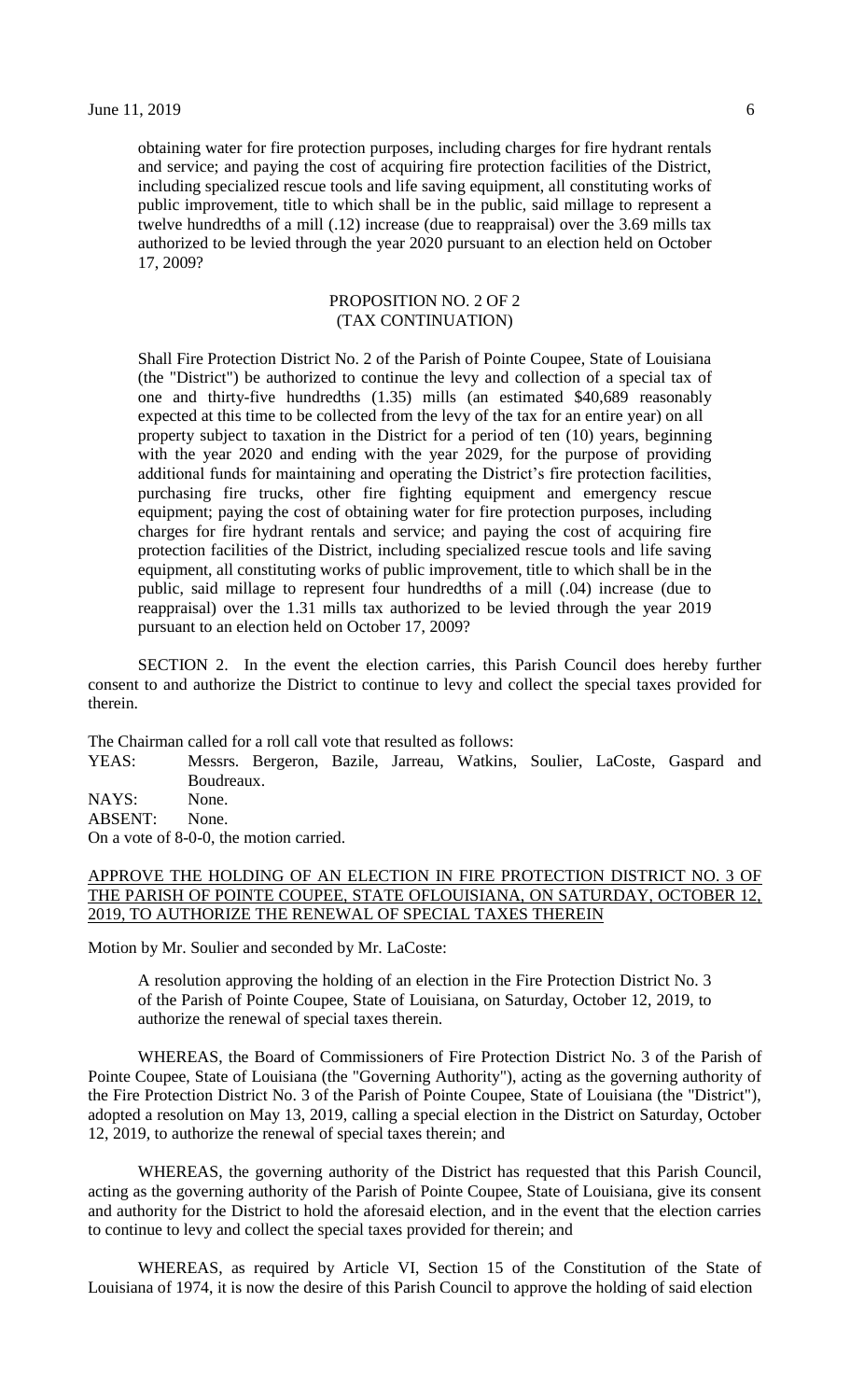#### June 11, 2019  $\frac{7}{2}$

and in the event that the election carries, to continue to levy and collect the special taxes provided for therein;

NOW, THEREFORE, BE IT RESOLVED by the Parish Council of the Parish of Pointe Coupee, State of Louisiana, acting as the governing authority of said Parish, that:

SECTION 1. In compliance with the provisions of Article VI, Section 15 of the Constitution of the State of Louisiana of 1974, and in accordance with the request of the Board of Commissioners of Fire Protection District No. 3 of the Parish of Pointe Coupee, State of Louisiana, this Parish Council hereby approves the holding of an election in the District, on Saturday, October 12, 2019, at which election there will be submitted the following propositions, to-wit:

#### PROPOSITION NO. 1 OF 2 (TAX RENEWAL)

Shall Fire Protection District No. 3 of the Parish of Pointe Coupee, State of Louisiana (the "District") be authorized to continue the levy and collection of a special tax of two and ninety-seven hundredths (2.97) mills (an estimated \$213,155 reasonably expected at this time to be collected from the levy of the tax for an entire year) on all the property subject to taxation in the District for a period of ten (10) years, beginning with the year 2020 and ending with the year 2029, for the purpose of maintaining and operating the District's fire protection facilities, for purchasing fire trucks and other fire fighting equipment and emergency rescue equipment; paying the costs of obtaining water for fire protection purposes, including charges for fire hydrant rentals and service; and paying the cost of acquiring fire protection facilities of the District, including specialized rescue tools and life saving equipment, all constituting works of public improvement, title to which shall be in the public?

# PROPOSITION NO. 2 OF 2 (TAX RENEWAL)

Shall Fire Protection District No. 3 of the Parish of Pointe Coupee, State of Louisiana (the "District") be authorized to continue the levy and collection of a special tax of three (3) mills (an estimated \$215,308 reasonably expected at this time to be collected from the levy of the tax for an entire year) on all the property subject to taxation in the District for a period of ten (10) years, beginning with the year 2020 and ending with the year 2029, for the purpose of providing additional funds for maintaining and operating the District's fire protection facilities, for purchasing fire trucks and other fire fighting equipment and emergency rescue equipment; paying the costs of obtaining water for fire protection purposes, including charges for fire hydrant rentals and service; and paying the cost of acquiring fire protection facilities of the District, including specialized rescue tools and life saving equipment, all constituting works of public improvement, title to which shall be in the public?

SECTION 2. In the event the election carries, this Parish Council does hereby further consent to and authorize the District to continue to levy and collect the special taxes provided for therein.

The Chairman called for a roll call vote that resulted as follows:

YEAS: Messrs. Gaspard, LaCoste, Soulier, Watkins, Jarreau, Bazile, Bergeron and Boudreaux.

NAYS: None.

ABSENT: None.

On a vote of 8-0-0, the motion carried.

# APPROVE THE HOLDING OF AN ELECTION IN FIRE PROTECTION DISTRICT NO. 4 OF THE PARISH OF POINTE COUPEE, STATE OF LOUISIANA, ON SATURDAY, OCTOBER 12, 2019, TO AUTHORIZE THE RENEWAL OF A SPECIAL TAX THEREIN

Motion by Mr. Jarreau and seconded by Mr. Bazile: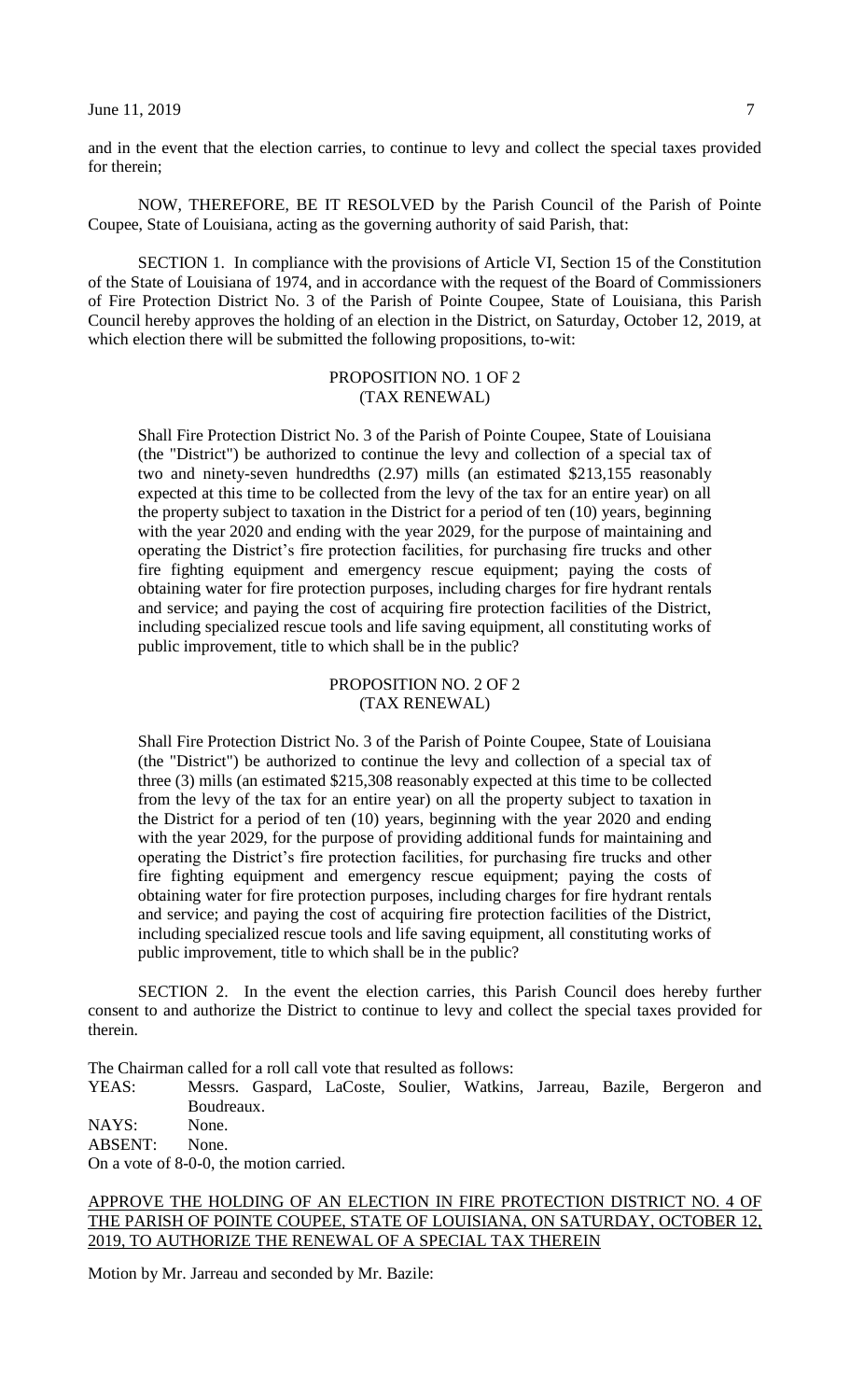A resolution approving the holding of an election in the Fire Protection District No. 4 of the Parish of Pointe Coupee, State of Louisiana, on Saturday, October 12, 2019, to authorize the renewal of a special tax therein.

WHEREAS, the Board of Commissioners of Fire Protection District No. 4 of the Parish of Pointe Coupee, State of Louisiana (the "Governing Authority"), acting as the governing authority of the Fire Protection District No. 4 of the Parish of Pointe Coupee, State of Louisiana (the "District"), adopted a resolution on May 15, 2019, calling a special election in the District on Saturday, October 12, 2019, to authorize the renewal of a special tax therein; and

WHEREAS, the governing authority of the District has requested that this Parish Council, acting as the governing authority of the Parish of Pointe Coupee, State of Louisiana, give its consent and authority for the District to hold the aforesaid election, and in the event that the election carries to continue to levy and collect the special tax provided for therein; and

WHEREAS, as required by Article VI, Section 15 of the Constitution of the State of Louisiana of 1974, it is now the desire of this Parish Council to approve the holding of said election and in the event that the election carries, to continue to levy and collect the special tax provided for therein;

NOW, THEREFORE, BE IT RESOLVED by the Parish Council of the Parish of Pointe Coupee, State of Louisiana, acting as the governing authority of said Parish, that:

SECTION 1. In compliance with the provisions of Article VI, Section 15 of the Constitution of the State of Louisiana of 1974, and in accordance with the request of the Board of Commissioners of Fire Protection District No. 4 of the Parish of Pointe Coupee, State of Louisiana, this Parish Council hereby approves the holding of an election in the District, on Saturday, October 12, 2019, at which election there will be submitted the following proposition, to-wit:

# PROPOSITION

# (TAX RENEWAL)

Shall Fire Protection District No. 4 of the Parish of Pointe Coupee, State of Louisiana (the "District") be authorized to continue the levy and collection of a special tax of ten and ninety-one hundredths (10.91) mills (an estimated \$865,970 reasonably expected at this time to be collected from the levy of the tax for an entire year) on all the property subject to taxation in the District for a period of ten (10) years, beginning with the year 2020 and ending with the year 2029, for the purpose of maintaining and operating the District's fire protection facilities, purchasing fire trucks and other fire fighting equipment and emergency rescue equipment; paying the cost of obtaining water for fire protection purposes, including charges for fire hydrant rentals and service; and paying the cost of acquiring, improving or constructing fire protection facilities of the District, including specialized rescue tools and life saving equipment, all constituting works of public improvement, title to which shall be in the public?

SECTION 2. In the event the election carries, this Parish Council does hereby further consent to and authorize the District to continue to levy and collect the special tax provided for therein.

The Chairman called for a roll call vote that resulted as follows:

YEAS: Messrs. Bergeron, Bazile, Jarreau, Watkins, Soulier, LaCoste, Gaspard and Boudreaux.

NAYS: None.

ABSENT: None.

On a vote of 8-0-0, the motion carried.

APPROVE THE HOLDING OF AN ELECTION IN FIRE PROTECTION DISTRICT NO. 5 OF THE PARISH OF POINTE COUPEE, STATE OF LOUISIANA, ON SATURDAY, OCTOBER 12, 2019, TO AUTHORIZE THE RENEWAL OF A SPECIAL TAX THEREIN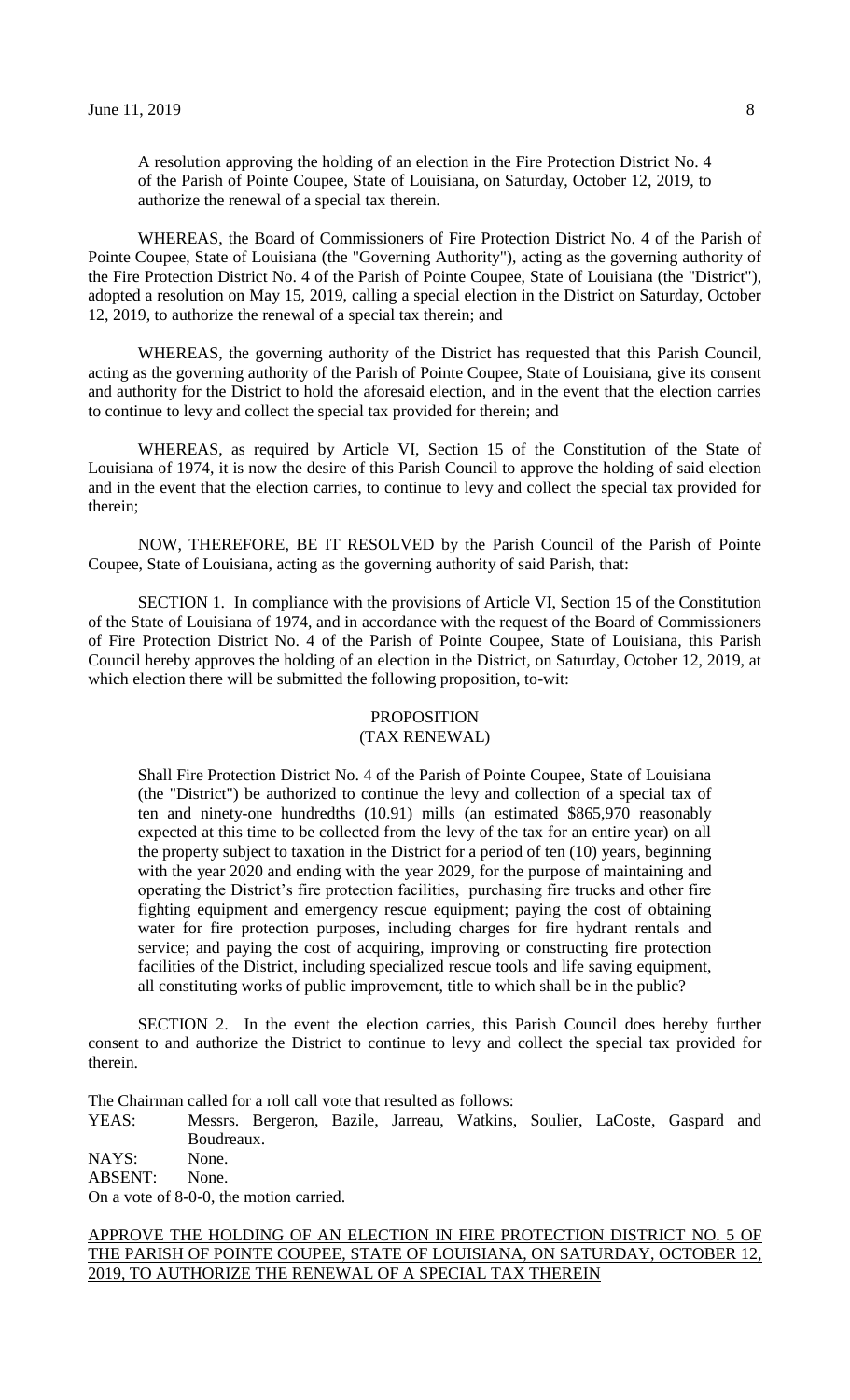Motion by Mr. Watkins and seconded by Mr. Gaspard:

A resolution approving the holding of an election in the Fire Protection District No. 5 of the Parish of Pointe Coupee, State of Louisiana, on Saturday, October 12, 2019, to authorize the renewal of a special tax therein.

WHEREAS, the Board of Commissioners of Fire Protection District No. 5 of the Parish of Pointe Coupee, State of Louisiana (the "Governing Authority"), acting as the governing authority of the Fire Protection District No. 5 of the Parish of Pointe Coupee, State of Louisiana (the "District"), adopted a resolution on May 20, 2019, calling a special election in the District on Saturday, October 12, 2019, to authorize the renewal of a special tax therein; and

WHEREAS, the governing authority of the District has requested that this Parish Council, acting as the governing authority of the Parish of Pointe Coupee, State of Louisiana, give its consent and authority for the District to hold the aforesaid election, and in the event that the election carries to continue to levy and collect the special tax provided for therein; and

WHEREAS, as required by Article VI, Section 15 of the Constitution of the State of Louisiana of 1974, it is now the desire of this Parish Council to approve the holding of said election and in the event that the election carries, to continue to levy and collect the special tax provided for therein;

NOW, THEREFORE, BE IT RESOLVED by the Parish Council of the Parish of Pointe Coupee, State of Louisiana, acting as the governing authority of said Parish, that:

SECTION 1. In compliance with the provisions of Article VI, Section 15 of the Constitution of the State of Louisiana of 1974, and in accordance with the request of the Board of Commissioners of Fire Protection District No. 5 of the Parish of Pointe Coupee, State of Louisiana, this Parish Council hereby approves the holding of an election in the District, on Saturday, October 12, 2019, at which election there will be submitted the following proposition, to-wit:

#### PROPOSITION (TAX RENEWAL)

Shall Fire Protection District No. 5 of the Parish of Pointe Coupee, State of Louisiana (the "District") be authorized to continue the levy and collection of a special tax of five (5) mills (an estimated \$1,055,445 reasonably expected at this time to be collected from the levy of the tax for an entire year) on all the property subject to taxation in the District for a period of ten (10) years, beginning with the year 2021 and ending with the year 2030, for the purpose of maintaining and operating the District's fire protection facilities, purchasing fire trucks and other fire fighting equipment; paying the cost of obtaining water for fire protection purposes, including charges for fire hydrant rentals and service; and paying the cost of acquiring, improving or constructing fire protection facilities of the District, all constituting works of public improvement, title to which shall be in the public?

SECTION 2. In the event the election carries, this Parish Council does hereby further consent to and authorize the District to continue to levy and collect the special tax provided for therein.

The Chairman called for a roll call vote that resulted as follows:

YEAS: Messrs. Gaspard, LaCoste, Soulier, Watkins, Jarreau, Bazile, Bergeron and Boudreaux.

NAYS: None. ABSENT: None.

On a vote of 8-0-0, the motion carried.

# ADOPT THE FALSE RIVER OUTFLOW CHANNEL/LIGHTHOUSE CONTROL STRUCTURE OPERATION PLAN